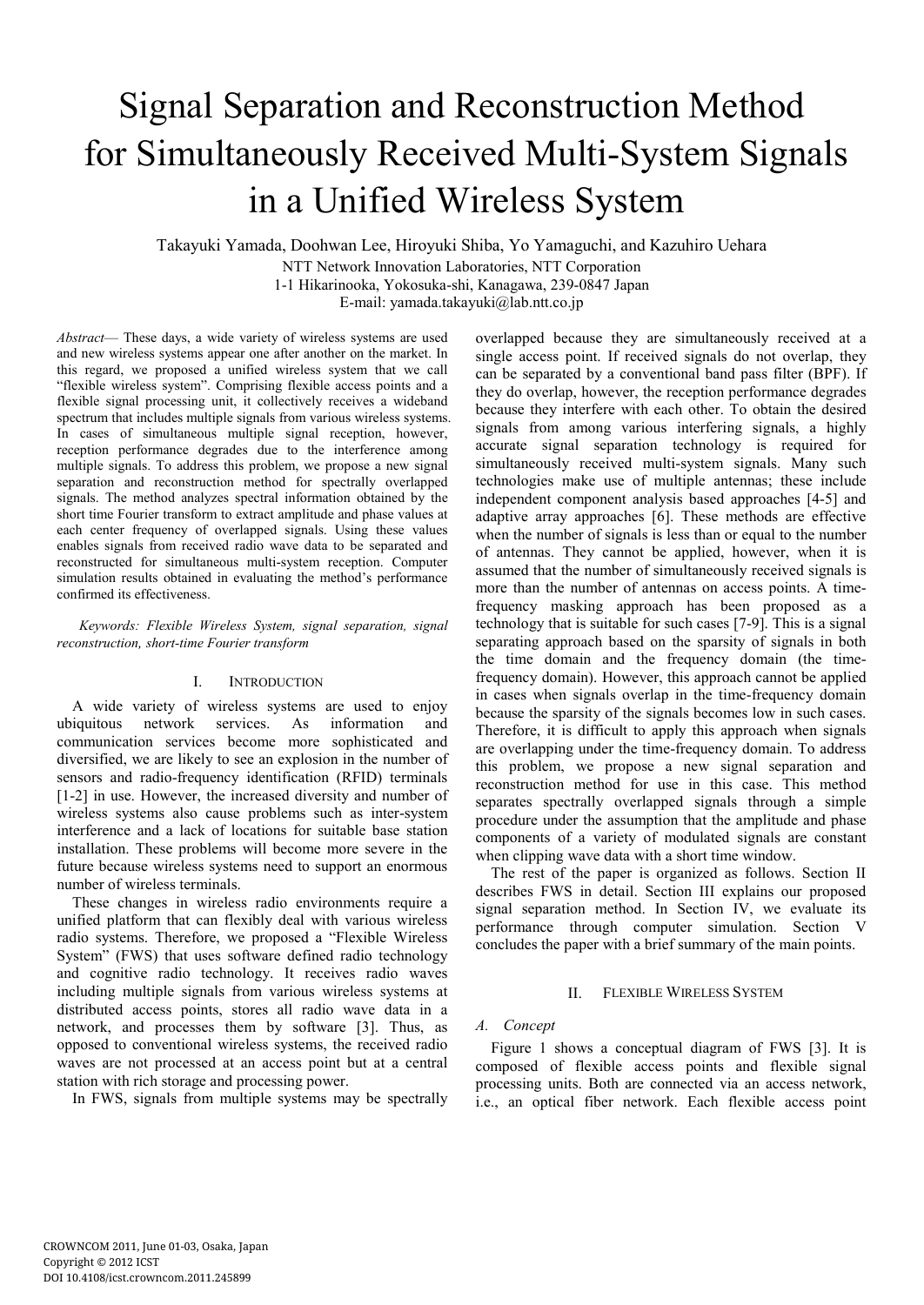

Figure 1. Conceptual diagram of FWS

consists of a broadband antenna, a broadband RF circuit, and an AD/DA converter. The system can send and receive the radio waves of a wide variety of wireless systems. The flexible signal processing unit is attached to the network and processes the signal data by software. This architecture allows flexible and quick support for new wireless protocols because the protocols are processed by software. A statistical multiplexing effect can also be incorporated into FWS, enabling it to centralize many functions normally executed individually at a large number of base stations. As a similar concept with radio on fiber (ROF), this architecture is proposed in the "Fiber optic networks for distributed and extendible heterogeneous radio architectures" (FUTON) project [10]. The object of the FUTON project is to achieve broadband wireless transmission and inter-cell interference cancellation for fourth generation (4G) systems. The main difference between this research work and ours is that FWS supports transmission and reception in a wide variety of systems simultaneously.

Many challenges had to be met in developing FWS. For example, the flexible access points require equipment with wider and more diverse bandwidths [11] and an expanded dynamic range to achieve highly flexible transmission and reception. In radio wave data transfer between the flexible access points and the flexible signal processing unit, efficient data compression is required to allow the transfer of quite voluminous radio wave data sampled at a high sampling rate with high resolution. In the flexible signal processing unit, various types of signal processing techniques, including adaptive modulation and demodulation, and signal combination and separation, are needed to achieve simultaneous multisystem transmission and reception.

### *B. Signal processing of the flexible signal processing unit*

The flexible signal processing unit has to reduce reception performance degradation caused by simultaneously received multi-system signals at the flexible access points. This is because radio wave data transferred from the flexible access points includes mixed signals of multiple wireless systems and noise over wider bandwidths. Received signals also include signals transmitted from wireless terminals, e.g., many kinds of RFID terminals that have no interference avoidance function as

a means of access control. Therefore, co-channel interference among both identical and different system types increases. Moreover, differences in received signal levels increase not only due to the near-far problem but also due to the differences in transmission power among different systems. Furthermore, the receiver's noise level is high because it is generally difficult to achieve lower noise levels in broadband or multiband receiving equipment than in conventional equipment for a single system. This means that signal separation and noise reduction are very important techniques in signal processing. These techniques make it possible to achieve high performance levels in modulation classification, demodulation, and decoding in the receiving of multi-system signals.

# *C. Signal processing scheme with stored radio wave data for simultaneously received multi-system signals*

To incorporate the above-mentioned techniques into the flexible processing unit, we are considering adopting a signal processing scheme with stored radio waves for simultaneously received multi-system signals. This scheme is one application that can make use of one of the main advantages of FWS. This advantage is that the radio waves, which include signals transmitted from a wide variety of wireless systems with various frequencies, are received at distributed access points, transferred without signal processing, stored in a network, and processed collectively with software. A network contains high performance computing servers with huge storage capacity that a general access point cannot have due to constraints on cost and installation location. Processing signals in a network makes it possible to use the network's rich variety of resources and apply networking technologies such as cloud computing technology. Therefore, the scheme can use a huge amount of information pertaining to time, frequency, and space domains.

## III. SIGNAL SEPARATION AND RECONSTRUCTION METHOD

This section proposes a new signal separation method for signal processing, in which stored radio wave data is utilized for simultaneously received multi-system signals.

#### *A. Purpose & Characteristics*

Since FWS simultaneously receives multiple signals at multiple bands, inter-system interference often occurs. If the receiver uses only a conventional BPF, the reception performance will be degraded. To solve this problem, we propose a signal separation and reconstruction method that separates the received multiple signals simultaneously.

As mentioned in the "Introduction" section, FWS has to separate simultaneously received signals even if the number of signals exceeds that of antennas and the signals overlap in the time-frequency domain. Therefore, we propose a method for separating spectrally overlapped signals under the assumption that the amplitude and phase components of a variety of modulated signals are constant when clipping wave data with a short time window. By doing this, desired signals' spectrum forms are determined by the window. Therefore, our method can separate multiple desired signal components from one signal received on a single antenna and reconstruct desired signals from the separated components. On problem is that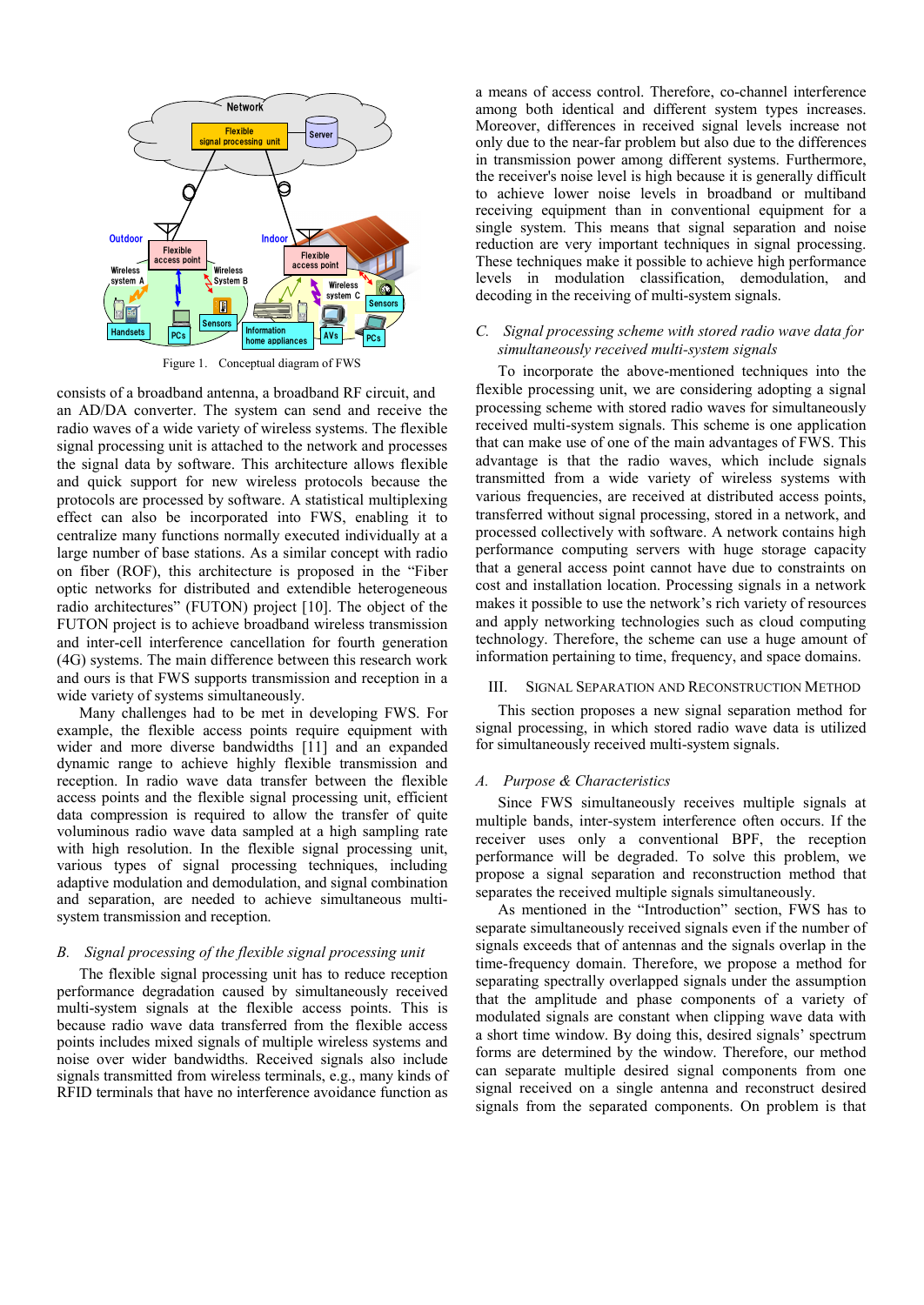signal separation by frequency domain becomes complex and difficult when signals with various symbol lengths are overlapped in a time domain. To solve this problem, our method uses wave data that is clipped by a shorter time window than the shortest symbol length among signals. Simulation analysis results have shown that the best window size is half of the symbol length, as we reported in [12].

This method we propose here separates spectrally overlapping signals of different center frequencies, regardless of the modulation method, by using the center frequencies and symbol rates of multiple signals. We have used it to sample received radio wave data at a sampling rate much higher than the symbol rate of various single systems for broadband receiving.

## *B. Proposed method*

In this section, we introduce our proposed method for signal separation. The method separates signals by means of three steps, i.e., analysis, separation, and reconstruction, following the received radio wave data model and the assumption given below.

## *B.1 Received radio wave data model*

An equation of received radio wave data,  $y(t)$ , is given by

$$
y(t) = \sum_{k=1}^{K} y_k(t) + n(t)
$$
\n
$$
y_k(t) = h_k(t)a_k(t)e^{j(\omega_k t + \phi_k(t))}
$$
\n(1)

where  $y_k(t)$  is the *k*-th ( $k = 1...K$ ) signal component in time *t*,  $a_k(t)$  and  $\phi_k(t)$  are the amplitude and phase components of the *k*-th signal in time  $t$ ,  $h_k(t)$  is the channel impulse response or filter coefficient of the *k*-th signal,  $\omega_k (=2\pi f_k)$  is the center frequency of the *k*-th signal, and  $n(t)$  is the noise component in *t*.

#### *B.2 Assumption*

Here, we define an assumption that each signal's amplitude and phase components are constant when clipping wave data with a short time window. The time length of the short time window is much shorter than the symbol length to eliminate the effect of symbol length differences. The equation for this assumption is given by

$$
y_k(t, \tau) = w(t - \tau)h_k(t)a_k(t)e^{j(\omega_k t + \phi_k(t))}
$$
  
=  $w(t - \tau)A_{k, \tau}e^{j(\omega_k t + \Phi_{k, \tau})}$  (3)

where  $w(t)$  is the short time window function,  $\tau$  is a time shift parameter for the function,  $A_{k,\tau}$  and  $\Phi_{k,\tau}$  are constant amplitude and phase components of the *k-*th signal in clipping with the short time window, and  $A_{k\tau}$  and  $\Phi_{k\tau}$  includes the averaged amplitude and phase fluctuation caused by  $h_k(t)$ .

# *B.3 Procedure*

*1) Analysis step*

In order to use the above assumption, our method uses the short time window to analyze the frequency domain information of received radio waves. That is, in this step, the short-time Fourier transform (STFT) is executed. This step is shown in Fig.2. The STFT is a time-frequency analysis method in which fast Fourier transform (FFT) is executed sequentially by clipping wave data with a time-shifted short time window.

 The wave data equation after the STFT is executed is given by

$$
Y(\omega,\tau) = \int_{-\infty}^{\infty} w(t-\tau)y(t)e^{-j\omega t}dt
$$
  
\n
$$
\approx \int_{-\infty}^{\infty} w(t-\tau)\left\{\sum_{k=1}^{K} h_k(t)a_k(t)e^{-j(\omega-\omega_k)t}e^{j\phi_k(t)}\right\}dt
$$
\n(4)

Note that the noise component is omitted here and below for simplicity in the derivation. However, the noise component is also considered in the performance evaluation. From Eq. (3), Eq. (4) becomes as follows:

$$
Y(\omega,\tau) \approx \sum_{k=1}^{K} A_{k,\tau} e^{j\Phi_{k,\tau}} \int_{-\infty}^{\infty} w(t-\tau) e^{-j(\omega-\omega_k)t} dt.
$$
 (5)

These Eqs. (4) and (5) represent the spectrum of received wave data clipped with a short time window shifted by  $\tau$ .



Figure 2. Analysis step

#### *2) Separation step*

In this step, the amplitude and phase components of spectrum overlapped signals are separated. This step is shown in Fig.3 when two signals, sig.1 and sig.2, are overlapping. Here, we assume that the center frequencies are obtained from a prior information source such as a network database, or as a result of signal detection. The amplitude and phase values on the center frequencies of overlapped signals are extracted from the spectrum of received wave data, and Eq. (5) becomes as follows:

$$
\begin{bmatrix}\nY(\omega_{1},\tau) \\
\vdots \\
Y(\omega_{K},\tau)\n\end{bmatrix}\n\begin{bmatrix}\n\sum_{k=1}^{K} A_{k,\tau} e^{j\Phi_{k,\tau}} \int_{-\infty}^{\infty} w(t-\tau) e^{-j(\omega_{1}-\omega_{k})t} dt \\
\vdots \\
\sum_{k=1}^{K} A_{k,\tau} e^{j\Phi_{k,\tau}} \int_{-\infty}^{\infty} w(t-\tau) e^{-j(\omega_{K}-\omega_{k})t} dt \\
\vdots \\
\sum_{k=1}^{K} w(t-\tau) dt \qquad \cdots \qquad \int_{-\infty}^{\infty} w(t-\tau) e^{-j(\omega_{1}-\omega_{K})t} dt \\
\vdots \\
\sum_{k=1}^{K} w(t-\tau) e^{-j(\omega_{K}-\omega_{k})t} dt \qquad \cdots \qquad \int_{-\infty}^{\infty} w(t-\tau) dt\n\end{bmatrix}\n\begin{bmatrix}\nA_{1,\tau} e^{j\Phi_{1,\tau}} \\
A_{1,\tau} e^{j\Phi_{K,\tau}}\n\end{bmatrix}
$$
\n(6)

Here, we show the three parts of Eq. (6) as follows:

 $Y(\tau) = [Y(\omega_1, \tau) \cdots Y(\omega_K, \tau)]^T$  (7)

$$
G(\tau) = \begin{bmatrix} \int_{-\infty}^{\infty} w(t-\tau)dt & \cdots & \int_{-\infty}^{\infty} w(t-\tau)e^{-j(\omega_1-\omega_K)t}dt \\ \vdots & \ddots & \vdots \\ \int_{-\infty}^{\infty} w(t-\tau)e^{-j(\omega_K-\omega_1)t}dt & \cdots & \int_{-\infty}^{\infty} w(t-\tau)dt \end{bmatrix}
$$
(8)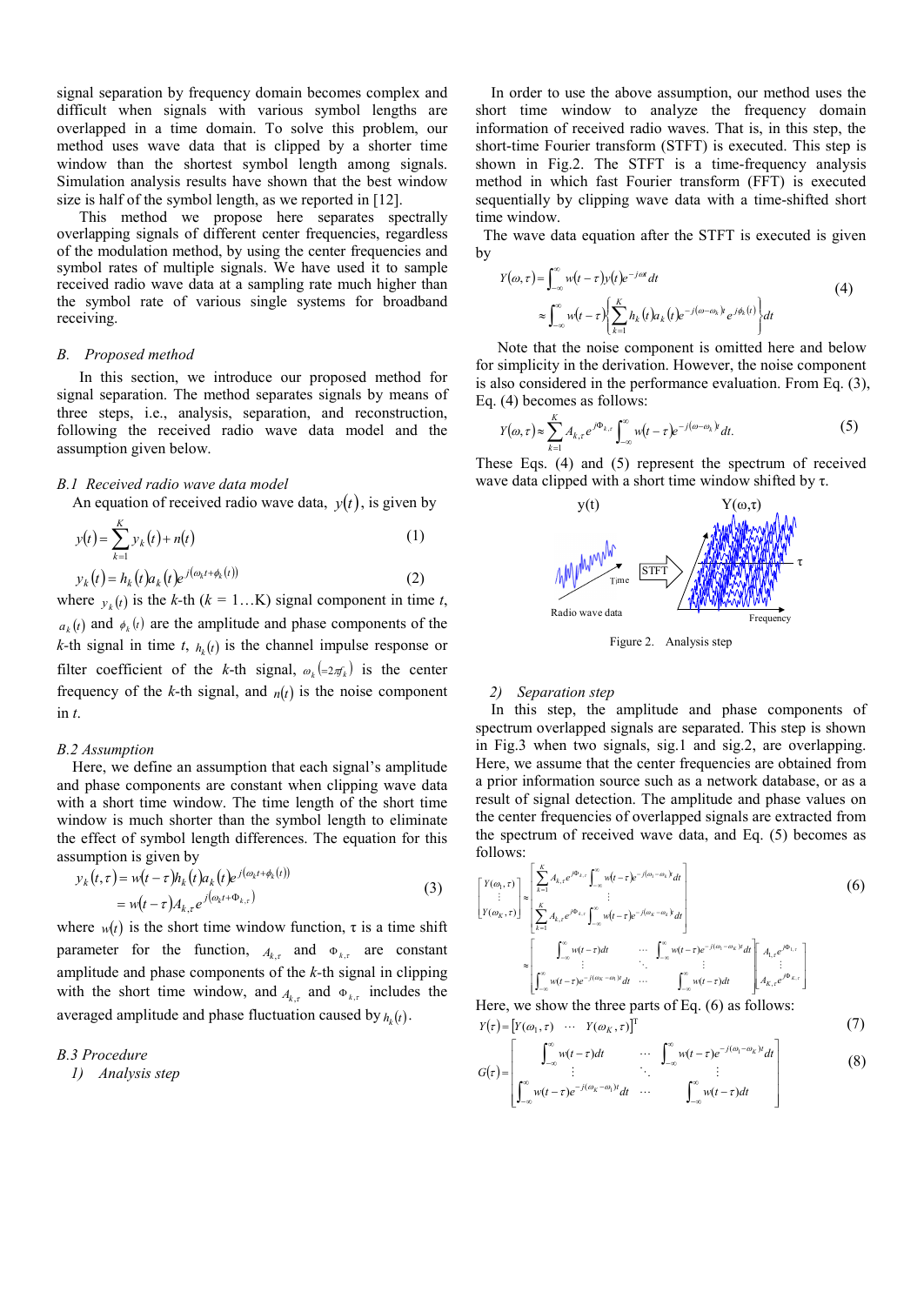$$
X(\tau) = \begin{bmatrix} A_{1,\tau} e^{j\Phi_{1,\tau}} & \cdots & A_{K,\tau} e^{j\Phi_{K,\tau}} \end{bmatrix}^{\mathrm{T}}
$$
 (9)

where  $Y(\tau)$  and  $X(\tau)$  are the extracted value vector and the separated component vector in  $\tau$ ,  $[$ <sup>T</sup> shows a transposed vector, and  $G(\tau)$  is the base signal matrix in  $\tau$ , which is generated by the center frequency of the overlapped signals and the window function. When the overlapped signals are two signals that are sent from each single carrier systems  $(K =$ 2),  $G(r)$  is a 2 by 2 matrix.

Therefore, this step calculates  $X(\tau)$  by using  $Y(\tau)$  and  $G(\tau)$ . From Eqs.  $(7)$ ,  $(8)$ , and  $(9)$ , Eq.  $(6)$  becomes as follows:

$$
Y(\tau) = G(\tau)X(\tau)
$$
  
\nSubsequently  $X(\tau)$  in Eq. (10) is given by  
\n
$$
X(\tau) = G^{-1}(\tau)Y(\tau)
$$
\n(11)

where  $G^{-1}(\tau)$  is the inverse matrix of  $G(\tau)$ . This inverse matrix always exists if every center frequency of the overlapped signals is different under the frequency resolution of FFT.



Figure 3. Separation step

#### *3) Reconstruction step*

In this step, overlapped signals are reconstructed individually by the separated amplitude and phase components in Eq. (11). Individual signals clipped with the short time window are recovered by substituting these separated components and center frequencies into Eq. (3). Overlapped signals are reconstructed by combining them. The reconstructed signal  $y'_{k}(t)$  is given by

$$
y'_{k}(t) = \sum_{\tau} y'_{k}(t, \tau) = \sum_{\tau} w(t - \tau) A'_{k, \tau} e^{j(\omega_{k} t + \Phi'_{k, \tau})}
$$
(12)

Where  $A'_{k}$  and  $\Phi'_{k}$  are the separated amplitude and phase components.  $y'_k(t,\tau)$  is the clipped signal which has been recovered with these components. By means of this step, we can use conventional signal processing software for detection and demodulation without modification.

# IV. PERFORMANCE EVALUATION

We used computer simulation to evaluate the separation performance of our method. Table 1 shows the simulation conditions used. In this evaluation, we assumed that two terminals of different wireless systems each sent the radio signals S1 and S2. The signals' spectrums overlapped each other and their respective power levels were P1 and P2. Their arrival time interval was set randomly in the range of half of the symbol length, whether S1 arrives earlier or later than S2. The channel was set to be an AWGN channel because communications between terminals and flexible access points are usually conducted under the line-of-sight environment in our target system. The relationship of the two overlapped signals is shown in Fig. 4. We defined S1 as a desired signal and S2 as an interference signal. Figures 5 and 6 show the separation performance obtained with the proposed method and the conventional BPF without signal separation for BPSK and QPSK signals, respectively. In these figures, the horizontal axes are the interval between the center frequencies (shown as  $\Delta Fc$  in Fig. 4), and the vertical axes are the bit error rate (BER) of S1. When the P1/P2 ratio is -3 dB and the BER is  $10^{-3}$ , our method improves the interval between center frequencies by 5 kHz for BPSK and by 2 kHz for QPSK signals, as the results shown in Fig. 5 and 6 indicate. Similarly, our method improves the interval between center frequencies, except for the case when the P1/P2 ratio is 0 dB and the signals are BPSK signals. In this exceptional case, our method's performance was about the same as that without signal separation. The reason for this is that the reception performance of BPSK signals degrades very little as a result of interference in this case because the interference signal level becomes lower than the desired signal level as the interval between center frequencies becomes wider than 0 Hz. This shows that our method is effective in cases when the performance degrades as a result of interference between overlapped signals.

TABLE I. SIMULATION CONDITIONS.

| Symbol rate                    | 20 kbauds                  |
|--------------------------------|----------------------------|
| Sampling rate                  | 20 Msps                    |
| FFT points                     | 8192                       |
| Band pass filter               | Root raised cosine filter  |
|                                | $(roll-off rate: 0.5)$     |
| Window function                | Raised cosine window       |
|                                | (Window size: 500 samples) |
| Center frequency of sig.1(Fc1) | 1 MHz                      |
| SNR of sig.1                   | 20dB                       |
| Channel condition              | AWGN without fading        |



Figure 4. Relationship of two overlapped signals